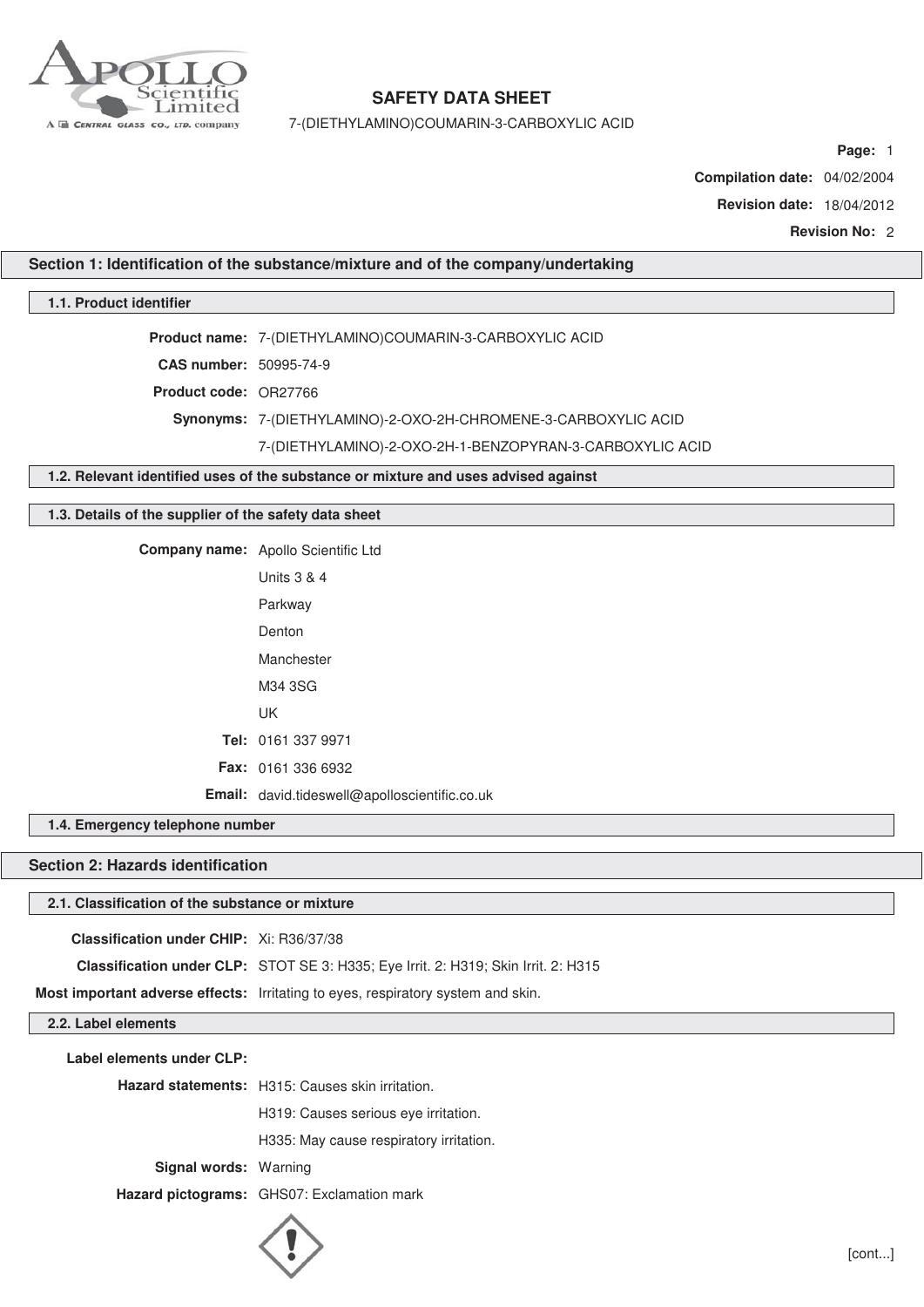#### 7-(DIETHYLAMINO)COUMARIN-3-CARBOXYLIC ACID

| <b>Precautionary statements:</b> P261: Avoid breathing dust. |                                                                                    |
|--------------------------------------------------------------|------------------------------------------------------------------------------------|
|                                                              | P280: Wear protective gloves/protective clothing/eye protection/face protection.   |
|                                                              | P271: Use only outdoors or in a well-ventilated area.                              |
| Label elements under CHIP:                                   |                                                                                    |
| Hazard symbols: Irritant.                                    |                                                                                    |
|                                                              |                                                                                    |
|                                                              | Risk phrases: R36/37/38: Irritating to eyes, respiratory system and skin.          |
|                                                              | Safety phrases: S2: Keep out of the reach of children.                             |
|                                                              | S22: Do not breathe dust.                                                          |
|                                                              | S26: In case of contact with eyes, rinse immediately with plenty of water and seek |
|                                                              | medical advice.                                                                    |
|                                                              | S36/37/39: Wear suitable protective clothing, gloves and eye / face protection.    |
| 2.3. Other hazards                                           |                                                                                    |
|                                                              | <b>PBT:</b> This substance is not identified as a PBT substance.                   |

## **Section 3: Composition/information on ingredients**

**3.1. Substances**

**Chemical identity:** 7-(DIETHYLAMINO)COUMARIN-3-CARBOXYLIC ACID

**Section 4: First aid measures**

### **4.1. Description of first aid measures**

**Skin contact:** Remove all contaminated clothes and footwear immediately unless stuck to skin. Wash immediately with plenty of soap and water.

**Eye contact:** Bathe the eye with running water for 15 minutes. Consult a doctor.

**Ingestion:** Wash out mouth with water. Consult a doctor.

**Inhalation:** Remove casualty from exposure ensuring one's own safety whilst doing so. Consult a doctor.

## **4.2. Most important symptoms and effects, both acute and delayed**

**Skin contact:** There may be irritation and redness at the site of contact.

**Eye contact:** There may be irritation and redness. The eyes may water profusely.

**Ingestion:** There may be soreness and redness of the mouth and throat.

**Inhalation:** There may be irritation of the throat with a feeling of tightness in the chest. Exposure may cause coughing or wheezing.

## **4.3. Indication of any immediate medical attention and special treatment needed**

## **Section 5: Fire-fighting measures**

**Page:** 2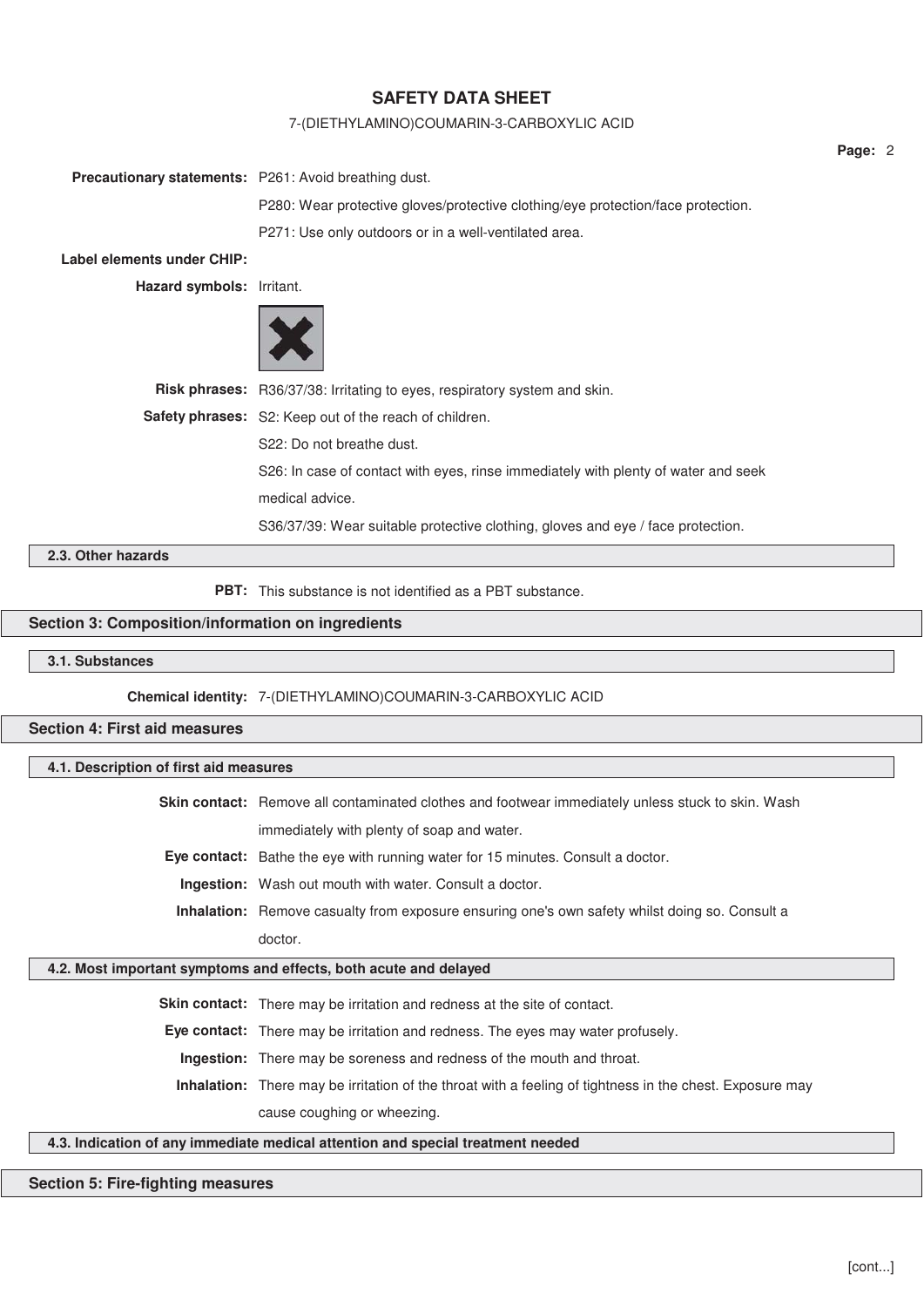#### 7-(DIETHYLAMINO)COUMARIN-3-CARBOXYLIC ACID

#### **5.1. Extinguishing media**

**Extinguishing media:** Carbon dioxide, dry chemical powder, foam. Suitable extinguishing media for the

surrounding fire should be used.

#### **5.2. Special hazards arising from the substance or mixture**

**Exposure hazards:** In combustion emits toxic fumes. Carbon oxides. Nitrogen oxides (NOx).

#### **5.3. Advice for fire-fighters**

**Advice for fire-fighters:** Wear self-contained breathing apparatus. Wear protective clothing to prevent contact with skin and eyes.

### **Section 6: Accidental release measures**

## **6.1. Personal precautions, protective equipment and emergency procedures**

**Personal precautions:** Refer to section 8 of SDS for personal protection details. If outside do not approach from downwind. If outside keep bystanders upwind and away from danger point. Mark out the contaminated area with signs and prevent access to unauthorised personnel. Do not create dust.

### **6.2. Environmental precautions**

**Environmental precautions:** Do not discharge into drains or rivers.

#### **6.3. Methods and material for containment and cleaning up**

**Clean-up procedures:** Transfer to a closable, labelled salvage container for disposal by an appropriate

method.

## **6.4. Reference to other sections**

# **Section 7: Handling and storage**

#### **7.1. Precautions for safe handling**

**Handling requirements:** Avoid direct contact with the substance. Ensure there is sufficient ventilation of the area.

Do not handle in a confined space. Avoid the formation or spread of dust in the air. Only use in fume hood.

#### **7.2. Conditions for safe storage, including any incompatibilities**

**Storage conditions:** Store in cool, well ventilated area. Keep container tightly closed. Light Sensitive. Moisture sensitive. Store under Argon.

**Suitable packaging:** Must only be kept in original packaging.

#### **7.3. Specific end use(s)**

**Specific end use(s):** No data available.

## **Section 8: Exposure controls/personal protection**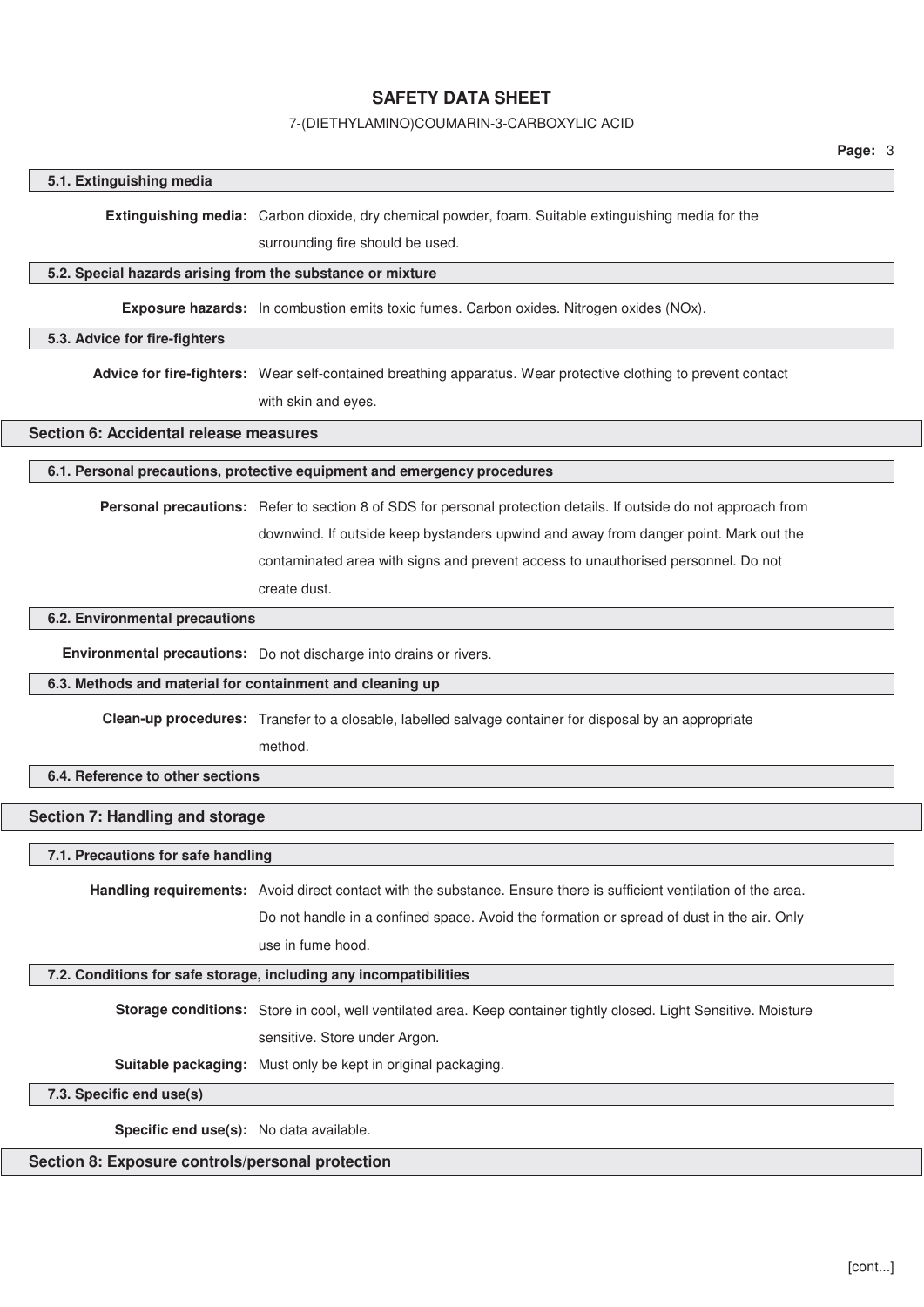#### 7-(DIETHYLAMINO)COUMARIN-3-CARBOXYLIC ACID

**Page:** 4

#### **8.1. Control parameters**

**Workplace exposure limits:** Not applicable.

#### **8.2. Exposure controls**

**Engineering measures:** Ensure there is sufficient ventilation of the area. **Respiratory protection:** Self-contained breathing apparatus must be available in case of emergency. Respiratory protective device with particle filter. **Hand protection:** Protective gloves. **Eye protection:** Safety glasses. Ensure eye bath is to hand. **Skin protection:** Protective clothing.

#### **Section 9: Physical and chemical properties**

#### **9.1. Information on basic physical and chemical properties**

#### **State:** Solid

**Oxidising:** Non-oxidising (by EC criteria)

## **Melting point/range°C:** 222-224

## **9.2. Other information**

**Other information:** Not applicable.

### **Section 10: Stability and reactivity**

#### **10.1. Reactivity**

**Reactivity:** Stable under recommended transport or storage conditions.

#### **10.2. Chemical stability**

**Chemical stability:** Stable under normal conditions.

#### **10.3. Possibility of hazardous reactions**

**Hazardous reactions:** Hazardous reactions will not occur under normal transport or storage conditions.

#### **10.4. Conditions to avoid**

**Conditions to avoid:** Heat. Light. Moist air. Humidity.

**10.5. Incompatible materials**

**Materials to avoid:** Strong oxidising agents. Strong acids.

#### **10.6. Hazardous decomposition products**

**Haz. decomp. products:** In combustion emits toxic fumes of carbon dioxide / carbon monoxide. Nitrogen oxides

(NOx).

## **Section 11: Toxicological information**

## **11.1. Information on toxicological effects**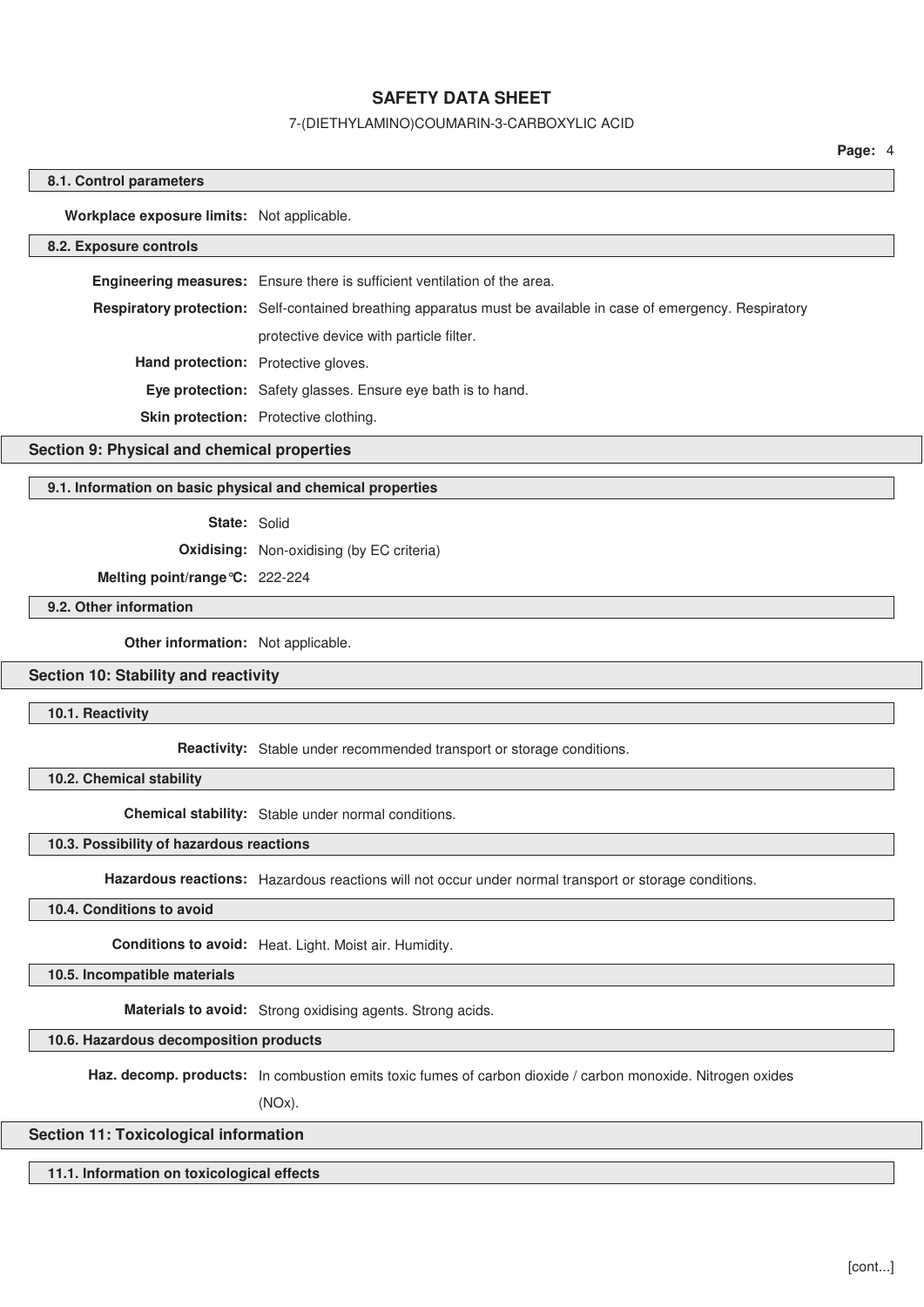### 7-(DIETHYLAMINO)COUMARIN-3-CARBOXYLIC ACID

**Page:** 5

#### **Relevant hazards for substance:**

| Hazard                        | Route      | Basis              |
|-------------------------------|------------|--------------------|
| Skin corrosion/irritation     | <b>DRM</b> | Based on test data |
| Serious eye damage/irritation | OPT        | Based on test data |
| STOT-single exposure          | INH        | Based on test data |

#### **Symptoms / routes of exposure**

**Skin contact:** There may be irritation and redness at the site of contact.

**Eye contact:** There may be irritation and redness. The eyes may water profusely.

**Ingestion:** There may be soreness and redness of the mouth and throat.

**Inhalation:** There may be irritation of the throat with a feeling of tightness in the chest. Exposure may

cause coughing or wheezing.

## **Section 12: Ecological information**

**12.1. Toxicity**

**Ecotoxicity values:** Not applicable.

**12.2. Persistence and degradability**

**Persistence and degradability:** No data available.

**12.3. Bioaccumulative potential**

**Bioaccumulative potential:** No data available.

**12.4. Mobility in soil**

**Mobility:** No data available.

## **12.5. Results of PBT and vPvB assessment**

**PBT identification:** This substance is not identified as a PBT substance.

**12.6. Other adverse effects**

**Other adverse effects:** No data available.

**Section 13: Disposal considerations**

#### **13.1. Waste treatment methods**

| Disposal operations: MATERIAL SHOULD BE DISPOSED OF IN ACCORDANCE WITH LOCAL, STATE AND                             |
|---------------------------------------------------------------------------------------------------------------------|
| <b>FEDERAL REGULATIONS</b>                                                                                          |
| <b>Disposal of packaging:</b> Dispose of as special waste in compliance with local and national regulations Observe |
| all federal, state and local environmental regulations.                                                             |
| <b>NB:</b> The user's attention is drawn to the possible existence of regional or national                          |
| regulations regarding disposal.                                                                                     |

#### **Section 14: Transport information**

**Transport class:** This product does not require a classification for transport.